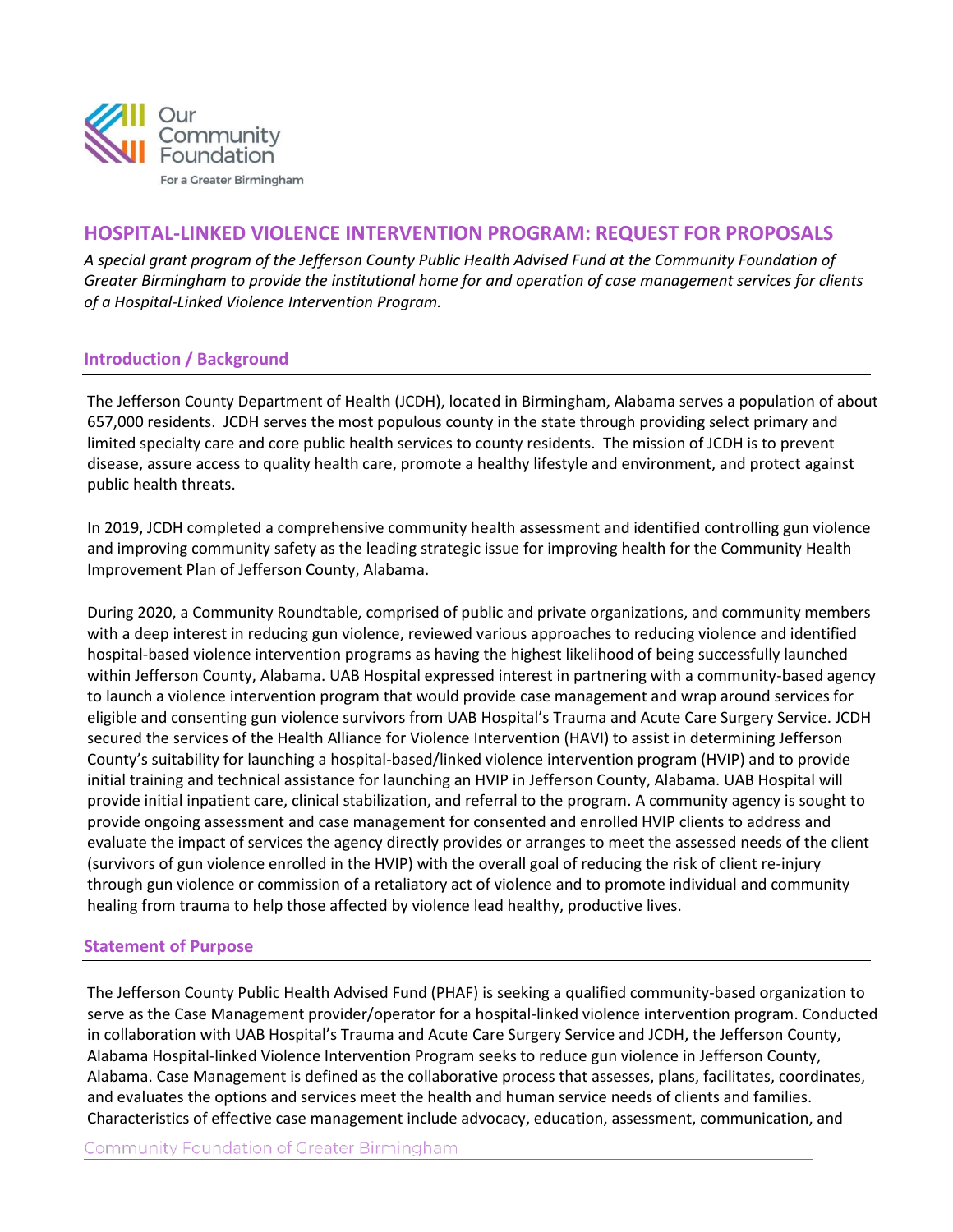resource management resulting in quality and cost-effective interventions and outcomes.

The community-based organization will hire, support and manage Violence Intervention Specialists who assist in the delivery of case management services including meeting with survivors of gun violence in the hospital setting, providing connections to social, medical and mental health services, monitoring progress, and tracking over time. The community-based agency should have extensive experience successfully addressing the social determinants of community-based violence, be well-integrated into and be respected and trusted by the communities and populations experiencing the highest rates of gun violence within Jefferson County, Alabama.

A maximum of \$1,150,565 in funding will be available for a one-year pilot of the HVIP, but the PHAF intends to provide backbone funding for future years pending review of progress, achievement of goals and objectives, and approval of grants. Future year funding could also include companion federal funding.

### **HVIP Overview**

In 2019, the fifth leading cause of death for Americans ages 1-44 years was homicide. According to a 2017 report published by the Centers for Disease Control and Prevention, homicide is the leading cause of death for Black males, ages 1-44 years. [\(https://www.cdc.gov/injury/wisqars/animated-leading-causes.html;](https://www.cdc.gov/injury/wisqars/animated-leading-causes.html) [https://www.cdc.gov/healthequity/Icod/men/2017nonhispanic-black/index.htm\)](https://www.cdc.gov/healthequity/Icod/men/2017nonhispanic-black/index.htm)

Gun violence is an epidemic that disproportionately affects low-income communities and communities of color. Evidence-based violence prevention and intervention programs, such as hospital-based and hospital-linked violence intervention programs reduce the revolving door of violent injury, specifically gun violence. Engaging survivors of gun violence while in the hospital setting during their recovery presents an opportunity to change and save lives while reducing retaliation and recidivism. Data reveals that 44% of young people hospitalized for violence will return to the hospital with another violent injury within five years, and ultimately, twenty percent of these individuals die by violence. (Sims, D.W., and Bivins, B.A. (1989) Urban trauma: a chronic recurrent disease. Journal of Trauma 29(7): 940-946.)

Without further intervention, hospitals often discharge violently injured patients to the same environments where the patient was injured and without a plan for safety and managing community pressures to seek revenge. This often results in a perpetuated cycle of violence resulting in more deaths, injuries, arrests, loss of human potential, and loss of community healing.

HVIPs provide outreach to persons involved in the cycle of violence soon after clinical stabilization in the hospital inpatient setting. At this critical time, this vulnerable population is at a crossroads: persons may encourage retaliation for the violence experienced, or the traumatic experience can be a point to end the cycle of violence. Breaking the cycle of violence involves providing survivors the opportunity to receive case management services and work with a trained Violence Intervention Specialist, typically a paraprofessional from the community, who provides trauma-informed crisis intervention, long-term, individualized case management based on assessed needs, linkages to community-based services, mentoring, home and community visits, and follow-up assistance designed to promote health, including mental and physical recovery from trauma, and, as needed, substance abuse services.

The HVIP model engages Violence Intervention Specialists (VIS) who can quickly gain the trust of traumatized violence survivors and their family members in the hospital. Violence Intervention Specialists possess excellent people skills, street smarts, and cultural sensitivity and humility; reflect the racial and ethnic diversity of HVIP **Community Foundation of Greater Birmingham**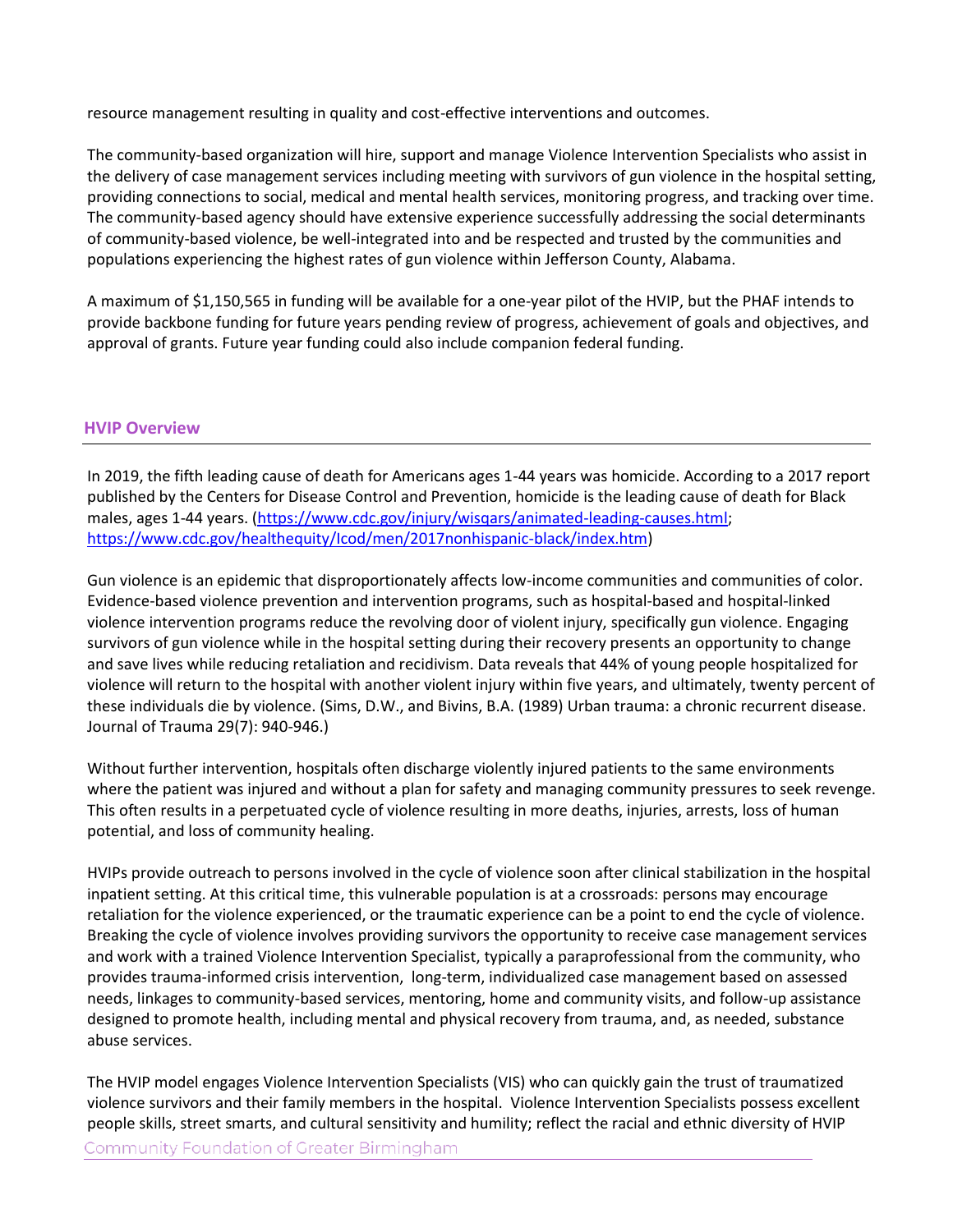clients, and many have a personal history of exposure to violence and/or have family members with similar histories.

Typically, an HVIP client receives case management services for six to twelve months following program enrollment. The Violence Intervention Specialists develop immediate post-hospital discharge plans for the survivors of gun violence in coordination with inpatient hospital staff and ongoing service plans with clients and their families based on formal assessments of the individual, family, and community risk factors for reinjury. Violence Intervention Specialists educate clients on adopting strategies for making life changing decisions to improve their overall health and safety. This includes physical and mental health services, substance abuse treatment, academic support, vocational and recreational programs, and housing assistance based on client needs assessment. The Violence Intervention Specialists have caseloads of 15-20 clients, conduct visits in the home and community, and accompany clients to appointments, as needed.

A combination of brief intervention at the hospital bedside coupled with focused, longer-term community-based case management has been shown to significantly reduce reinjury and criminal justice contact, as well as improve health and mortality outcomes among clients.

For the Jefferson County, Alabama HVIP (Note: the program will likely be rebranded with a different name), referrals will be made through the UAB Hospital's Trauma and Acute Care Surgery Service via confidential phone call or email. Part of the training provided to the awardee will be education on referrals, trauma-informed care, obtaining informed consent and client enrollment, client assessment, case management services, care planning, community resources, and client follow-up.

More Information on launching an HIVP can be found here: <https://www.thehavi.org/> [https://us02web.zoom.us/rec/share/O9f5sXIHvBrSF9UQnfQce8uGfqUEsMnGGpWMdKbGEzsZhE80-NbgtggoY9](https://us02web.zoom.us/rec/share/O9f5sXIHvBrSF9UQnfQce8uGfqUEsMnGGpWMdKbGEzsZhE80-NbgtggoY9-y8Y0L.2rjBLAahg6RHKHPz) [y8Y0L.2rjBLAahg6RHKHPz](https://us02web.zoom.us/rec/share/O9f5sXIHvBrSF9UQnfQce8uGfqUEsMnGGpWMdKbGEzsZhE80-NbgtggoY9-y8Y0L.2rjBLAahg6RHKHPz) [https://us02web.zoom.us/rec/share/XkcIvrWvxxou3LZXaTS-hdIPuiJkBAE8OjSqhU2eYBW5vCCw090c2F-](https://us02web.zoom.us/rec/share/XkcIvrWvxxou3LZXaTS-hdIPuiJkBAE8OjSqhU2eYBW5vCCw090c2F-I3pPEgLnY.Aa0LJImrcNKf_53Y)[I3pPEgLnY.Aa0LJImrcNKf\\_53Y](https://us02web.zoom.us/rec/share/XkcIvrWvxxou3LZXaTS-hdIPuiJkBAE8OjSqhU2eYBW5vCCw090c2F-I3pPEgLnY.Aa0LJImrcNKf_53Y)

## **Scope of Work**

The community-based agency managing the individualized case management component of the Jefferson County, Alabama HVIP will establish and maintain an organizational structure within the agency to establish program eligibility and obtain consent for program participation from individuals referred through UAB Hospital's Trauma and Acute Care Surgery Service; conduct and analyze results from client needs assessments using standardized tools; provide trauma-informed care in all aspects of interactions with potential and program enrolled clients and their families; develop, communicate, implement and evaluate the effectiveness of individualized case management plans based on assessed needs; maintain professional and supportive relationships with clients, client families, UAB Hospital, JCDH, law enforcement, and numerous community partners in a position to serve the program's clients.

## **Program Objectives**

The goals and objectives of the Jefferson County, Alabama HVIP are:

1. Reduce subsequent acts of violence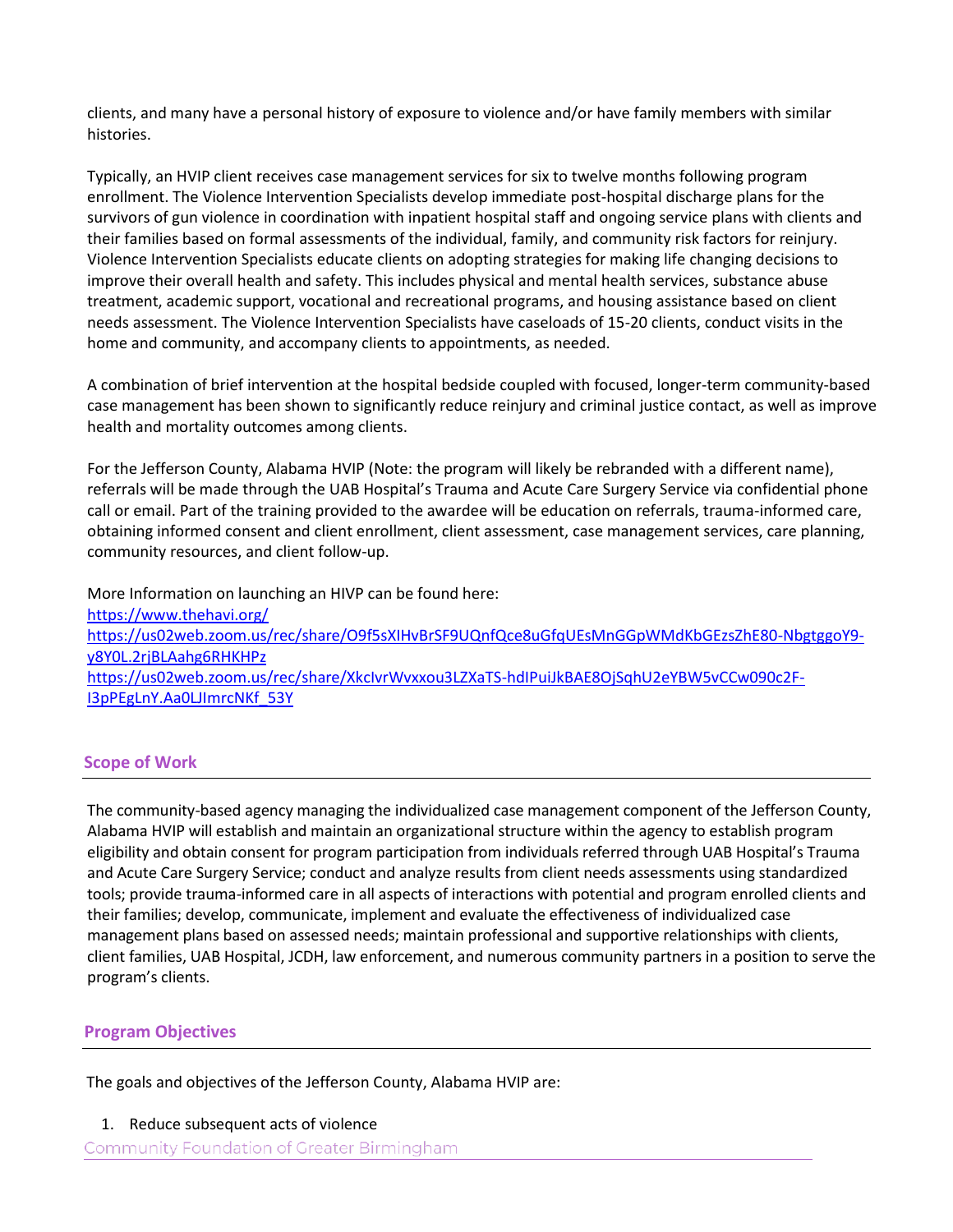- a. Identify and address client safety concerns, inclusive of potential relocation needs
- b. Explicitly discuss and dissuade potential retaliation
- c. Assess and address client risk factors for involvement in violence, including substance abuse, gang affiliation, probation status, etc.
- 2. Improve health outcomes
	- a. Completion of recommended post-hospitalization medical care for injury follow-up and ongoing health care, including provision of transportation to appointments and access to wound care supplies
	- b. Connection of client and their family with culturally-competent, trauma-informed mental health services and support (ex.: counseling for Post- Traumatic Stress Disorder, anger management, general mental health, substance abuse, stress management, and potentially faith-based counseling)
- 3. Enhance educational attainment
	- a. Clients without a high school diploma or GED receive support to enroll in and complete education program(s) leading to completion of a high school diploma or GED
	- b. Clients with a high school diploma or GED supported in enrolling in a higher education program or vocational training program
- 4. Improve employability and employment status
	- a. Link clients identifying employment as a goal with a job training program
	- b. Assist clients identifying employment as a goal with job seeking and readiness services
	- c. As needed, stabilize patient/client housing and any legal issues to support education and employment goals, including attainment of governmental identification – Driver's License or Non-Driver's License and successful completion of probation or parole mandates, etc., directly or through linkage to community partners providing such services.

## **Eligibility Requirements**

The agency providing the Case Management component of the Jefferson County, Alabama HVIP must:

- Have been in operation for at least one year
- Be currently designated as a 501(c)(3) non-profit organization, a 501(c)(3) exempt religious institution, or a government entity by the IRS
	- o Private non-operating foundations are not eligible
- Be designated as a tax exempt organization by the State of Alabama and maintain compliance with state and local laws governing the operation of a non-profit entity in the State of Alabama
- Currently operate in and serve residents of Jefferson County, Alabama
- Demonstrates the necessary infrastructure, including operational budget, to achieve the stated program goals.

## **Program Design, Roles, and Responsibilities**

Note: For the Jefferson County HVIP, Violence Intervention Specialist (VIS) refers to a specially trained paraprofessional with a strong background in understanding community violence who utilizes a trauma-informed approach to providing high-frequency, non-traditional case management services as described below. All VIS will receive training provided by the HAVI, UAB Hospital and JCDH and provide services based on the guidance of a Licensed Social Worker/Social Services Specialist.

## **Staffing**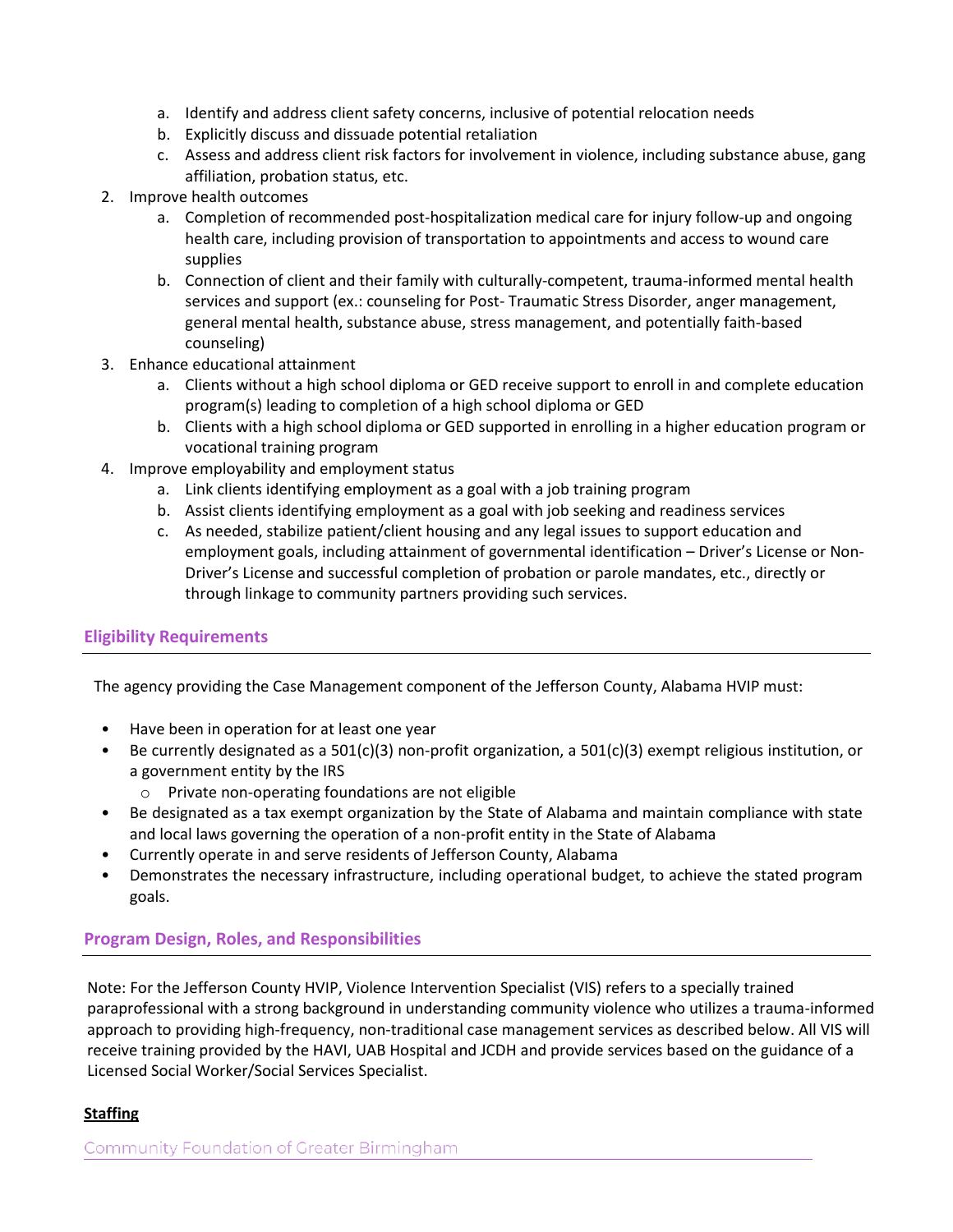- Organizational Structure for the case management component of the Jefferson County, Alabama HVIP must include:
	- o A minimum of two, preferably three FTE Violence Intervention Specialists (VIS must be hired, trained and supported to maintain a full caseload of clients and respond to calls from UAB Hospital's Trauma and Acute Care Surgery Service for Jefferson County residents potentially eligible for participation in the Jefferson County, Alabama HVIP, provide initial hospital-based bedside visits and consent/intake processes, and support a full caseload of clients
	- $\circ$  One FTE Violence Intervention Supervisor to provide day-to day management and supervision of VIS staff, as well as provide ongoing staff development and assist in linking clients to communitybased resources. The supervisor will be expected to take call during non-traditional work hours.
	- o One FTE Licensed Social Worker/Social Services Specialist to direct client assessment and intervention planning and program management. A Master of Social Work is required for this position. Program supervisory staff are expected to implement a staffing strategy to respond to requests from UAB Hospital's Trauma and Acute Care Surgery Service Monday through Friday from 8 AM- 5 PM and as needed on nights and weekends.
	- o A part-time data analyst is strongly recommended
	- $\circ$  Effective program management is a requirement of the program's design and may be fulfilled through a unique position or integrated into the Licensed Social Worker/Social Services Specialist position.
- The awarded agency is expected to recruit, hire, supervise, train and evaluate staff hired for the HVIP.
- Initial training sessions for the case management component of the HVIP will be provided by the Health Alliance for Violence Intervention (HAVI) through JCDH once required staff have been hired
	- $\circ$  The initial case management training is mandatory and must be successfully completed for case management staff, inclusive of program management prior to provision of any service on behalf of the Jefferson County, Alabama HVIP
	- o Agency staff must successfully complete training as directed by UAB Hospital required for credentialing and permission to visit potential and enrolled clients of the Jefferson County, Alabama HVIP
	- o Agency/ staff must successfully complete additional training required by and arranged through the JCDH and/or the awarded agency supporting the Jefferson County, Alabama HVIP
	- o At a minimum, the following HVIP staff must attend the HAVI Annual Conference in late Summer-Early Fall 2022:
		- Violence Intervention Supervisor or Licensed Social Worker/Social Services Specialist
		- **Violence Intervention Specialists.**
- Upon notification of a potential client by UAB Hospital's Trauma and Acute Care Surgery Service, the awarded community-based agency must be able to mobilize a VIS to the patient's hospital bedside within one hour of the notification. To enable the VIS to engage with patients within UAB Hospitals, the VISs will be trained and credentialed through UAB's Guest Services Department and UAB Hospital's Trauma and Acute Care Surgery Service. VISs will be provided hospital identification and instructions on sign-in and signout procedures. At all times, VISs must comply with all UAB Hospital policies and procedures.
- The awarded agency must also make available externally-provided counseling and support services for VISs and other community agency staff engaged in the Jefferson County, Alabama HVIP to support mental wellness and the ability to serve victims of violence.

## **Program Management**

 Target Population: Jefferson County, Alabama citizens (must be lawfully present in the United States and meeting additional program eligibility criteria such as injury through gun violence receipt of inpatient hospital-based care through UAB Hospital's Trauma and Acute Care Surgery Service, and being between the ages of 19 and 39 years, etc.). As this program is initially launched, program eligibility may be limited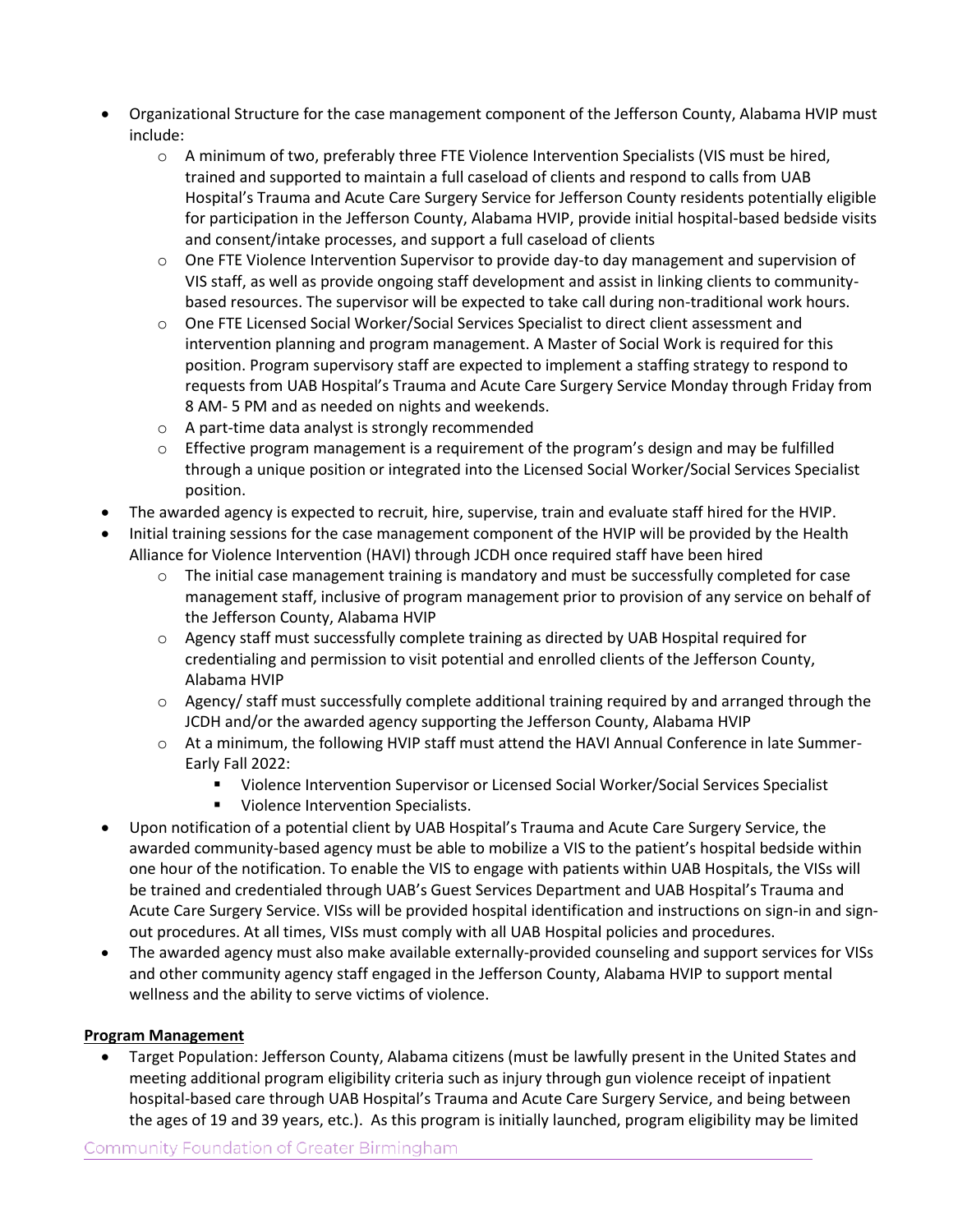to select zip codes or census tracts within Jefferson County, Alabama experiencing the highest rates of gun violence resulting in inpatient hospitalization within the UAB Hospital's Trauma and Acute Care Surgery Service or include severity of injury, etc.

- In the first year of operation, the Jefferson County, Alabama HVIP is expected to consent, enroll and serve 50-75 residents of Jefferson County, Alabama who are lawfully present in the United States.
- Provide client needs assessment and individualized, intensive case management services based on assessed needs, with VIS caseloads of no more than 17 clients during the first three months of service, and a minimum of three client contacts per week
	- o Case management services include stable housing and food assistance, as needed. Note: the agency's Jefferson County, Alabama HVIP staff are anticipated to provide some assessments and services to meet needs through formal arrangements, contracts, or memorandums of understanding with local social service providers such as FQHCs, One Roof, YWCA/YMCA, One Place, SNAP, etc.
- Provide a client fund for emergency patient/client housing, food, clothing, and healthcare and for nonemergent needs such as driver's/non-driver's licenses and educational application fees, not to exceed \$25,000
- Provide a travel fund for client services transportation and mileage/parking fees for VIS staff not to exceed \$17,000
- Provide office work space with access to office supplies, a copier for printing, postage and shipping for items mailed to clients, reference materials, laptops with Microsoft Office packages and hotspots, cell phones, and meeting space, supplies and refreshments for peer counseling/coaching sessions for clients
- Engage as HAVI Emerging Program member once eligibility criteria are met
- Provide agency staff serving in the Jefferson County, Alabama HVIP with continuing education on violence reduction and trauma-informed care and related topics such as cultural humility, cultural sensitivity, and motivational interviewing
- Demonstrate ability to manage new or existing grant records and requirements, including budgeting and invoicing.
- Research, develop and submit grant applications for additional funding to sustain and expand HVIP services
- Develop, maintain, and enhance effective relationships with local providers of services to support the needs of clients, including UAB Hospital's Trauma and Acute Care Surgery Service, JCDH, and the UAB School of Public Health.

# **Patient Engagement/Client Care**

- Provide detailed information about eligibility and participation in the Jefferson County, Alabama HVIP to UAB Hospital's Trauma and Acute Care Surgery Service patients and families.
	- o Risks, Benefits and Alternatives for program enrollment
	- o Expectations for program participants
	- o Information on terminating program participation
- Offer the patient documentation on voluntary participation in the Jefferson County, Alabama HVIP and assist, as needed, with the completion of Informed Consent documents, Release of Information forms and other data sharing agreements. These tasks will likely will be conducted jointly with UAB Hospital's Trauma and Acute Care Surgery Service.
- Conduct and document enrollment of gun violence survivors in the Jefferson County, Alabama HVIP
- Conduct hospital, home and other community-based visits (schools, places of worship, etc.) with clients for assessment and case management plan development, implementation and evaluation (schools, places of worship, etc.)
- Arrange transportation for medical visits and other appointments
- Provide mental health services to clients directly or through a formal agreement, contract or memorandum Community Foundation of Greater Birmingham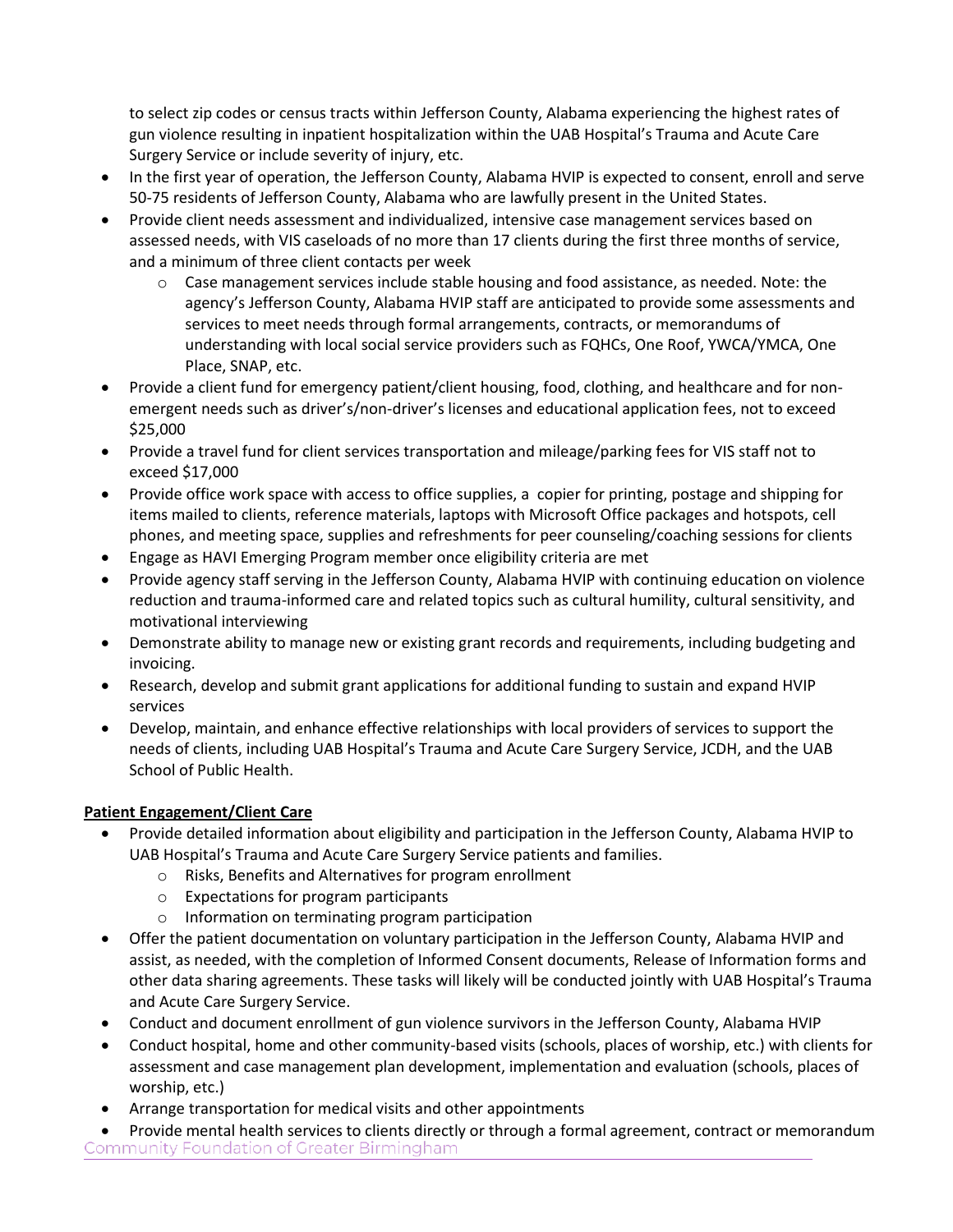of understanding with a partner agency

Offer and support peer counseling for clients.

#### **Monitoring and Evaluation**

- Develop and implement, in coordination with UAB Hospital's Trauma and Acute Care Surgery Service, JCDH and the UAB School of Public Health data collection processes, tools and databases to receive, record, and analyze client-specific data inclusive of demographic information, assessment results, individualized and ongoing case management plans, referrals, outcomes of referrals, including completion of visits for referred services, and the outcomes of interventions such as client wellness, education and employment status, involvement in retaliatory activities, etc.
- Report specific client and program process and outcome metrics as required by JCDH, UAB Hospital's Trauma and Acute Care Surgery Service, and additional agencies serving as on behalf of the JCDH, UAB Hospital's Trauma and Acute Care Surgery Service
- Maintain compliance with reporting requirements. Failure to comply may result in withdrawal of funds.
- Future year funding could include companion federal funds. Applicants should have capacity to report on federal funding, including performing a single audit.

#### **Community Involvement**

- Engage as HAVI Emerging Program member upon meeting eligibility criteria and participate in HAVIsponsored webinars and HAVI Annual Conferences [\(https://www.thehavi.org/havi-membership\)](https://www.thehavi.org/havi-membership)
- Engage at least the staff member responsible for the agency's Jefferson County, Alabama HVIP program management in the Community Roundtable.
- Support and promote community programs focusing on violence prevention such as One Place, the Birmingham YMCA's Domestic Violence programs, the City of Birmingham's Tushka Lusa Institute, etc.

Agencies proposing to work together to provide the scope of services should submit only one proposal with information about proposed sub-grantees and Memoranda of Understanding related to any such planned partnerships.

Program design and staff training are critical for the success of the Jefferson County, Alabama HVIP and are required throughout the contract. An initial multi-pronged education program on launching an HVIP and providing trauma-informed case management will be provided through the HAVI and potentially other agencies. Such training is required for agency staff engaged in the Jefferson County, Alabama HVIP prior to the enrollment of clients and the provision of services. The initial training provided by the HAVI will be funded by JCDH.

Staff from JCDH and UAB Hospital's Trauma and Acute Care Surgery Service must be included on the hiring committee for the Jefferson County HVIP.

#### **Proposal Submission Requirements**

#### **Notification of Intent**

All interested applicants are required to reply via email (to [nstandridge@cfbham.org\)](mailto:nstandridge@cfbham.org) with a notification of intent indicating that they intend to submit a proposal. Such letters of intent should be submitted by 2/18/2022 and include:

- Name, address, phone number, website, and EIN
- Organizational contact's name, title, phone number, and email address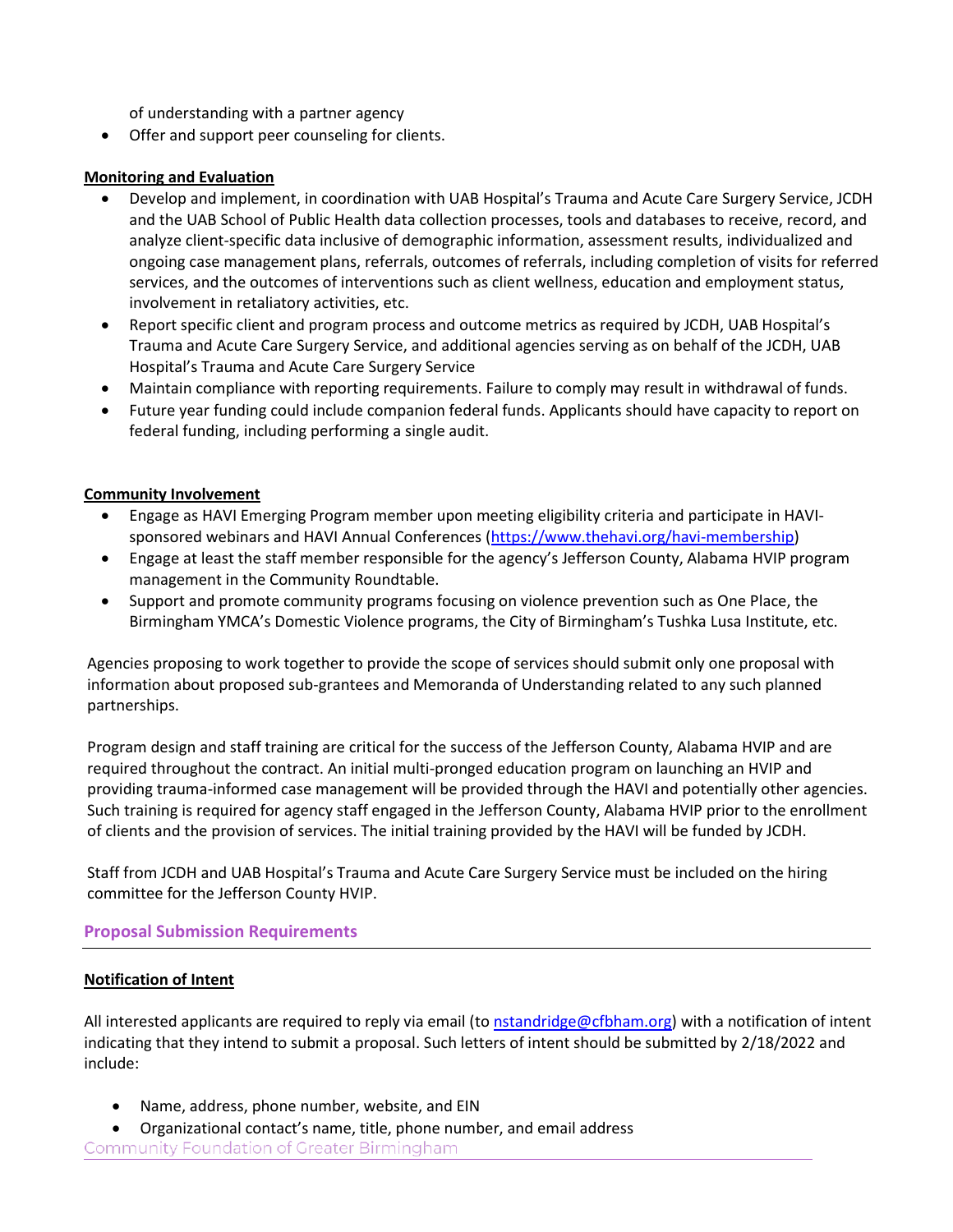- Mission and vision
- Service area, described geographically and demographically
- Current programming/intervention domains

**Submitted proposals** must provide the following:

### **1. Cover Letter**

Provide a one-page cover letter describing why your agency is interested in serving as the community-based Case Management lead for the Jefferson County, Alabama HVIP and describe your agency's view of violence as a public health issue.

## **2. Narrative (total not to exceed 15 pages):**

At the top of each page of the Narrative, enter your agency name, Employer ID Number (EIN), and the page number. Use a minimum of 12 point Times Roman font throughout.

Please address the following topics and sub-questions within the Narrative:

## **A) Qualifications (Narrative)**

Describe in detail your agency's experience, qualifications and ability to implement the case management component of the Jefferson County, Alabama HVIP. Include examples, as applicable, of similar projects completed. The narrative must address:

- Agency mission and brief history
- How operating the case management component of the Jefferson County, Alabama HVIP would align with your agency's core mission
- Resume of CEO/lead executive and other key personnel anticipated to provide oversight of the case management component. Resumes are not included in the narrative page count.
- Agency's number of years of active service in Jefferson County, Alabama with specific reference to the populations, communities and neighborhoods within Jefferson County, Alabama served
- Established partnerships with external organizations that could provide services for HVIP clients. Provide the number of years your agency has partnered with each external organization (educational institutions, probation programs, ex-offender support programs, hospitals and FQHCs, behavioral health services and other community-based organizations, etc.)
- Examples of your agency's investment in Jefferson County, Alabama over the last two years, including:
	- o How your staff reflect the demographics of Jefferson County, Alabama
	- $\circ$  How your agency balances hiring staff with formal education and training with hiring persons without formal training with lived experience
	- $\circ$  Recruitment, training, coaching, supervision, evaluation, and retention of non-credentialed community members with lived experience (credible messengers) as Violence Intervention Specialists (VIS) or in other roles supporting the community. If your agency has not previously employed staff with lived experience, provide proposed plans for hiring, training, and retaining community members with the talent and commitment to the proposed work without formal training/education who possess influence among victims of violence as Violence Intervention Specialists.
- Experience completing client needs assessments, developing and implementing individualized case management plans, and providing services for and working with the community, especially survivors of violence and perpetrators of violence (including providing or arranging behavioral health services, career counseling, etc.)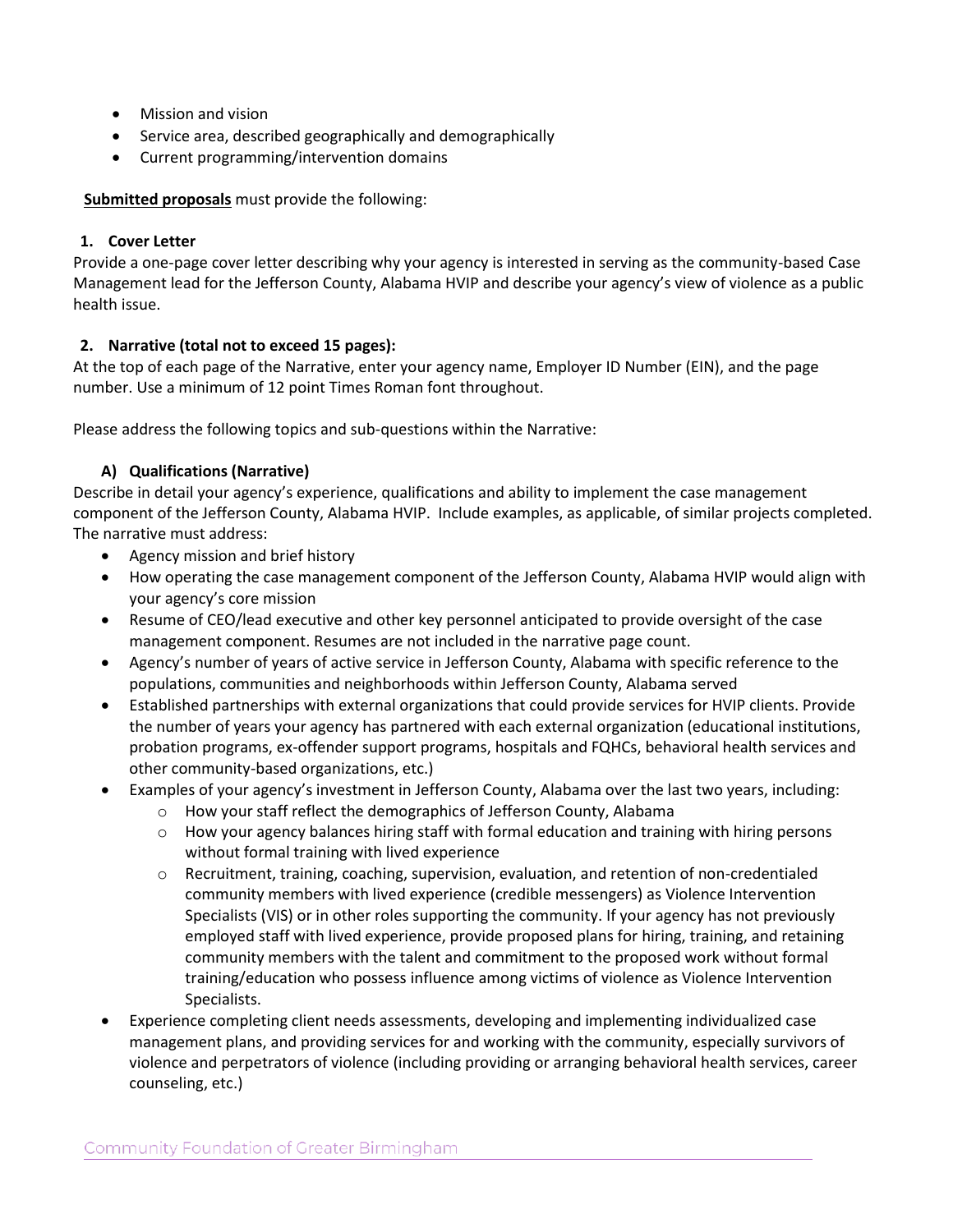- Experience identifying, coordinating, and providing follow-up on client services conducted through external social service and victim service providers, including provision of access to behavioral health services, educational counseling, career counseling, etc.
- How your agency creates and maintains deep community connectivity and works to reduce community violence in Jefferson County, Alabama. Include any leadership roles in this work your organization has provided or plans to take in reducing community violence.
- Unique characteristics of your agency that would enhance a hospital-linked violence intervention program
- Experience with collecting, documenting, reporting, evaluating and improving project activities and outcomes
- Processes used to ensure integrity in work conducted by your agency
- Culture of transparency, inclusion, accountability, flexibility, and trust building within your agency
- Ability to operate during weekends, evenings and nights
- Capacity to manage risk and liabilities, including a description of your agency's governance structure, insurance coverage, and financial stability
- Experience securing and managing diverse types of funding from various sources such as philanthropic, corporate, and public. Please provide specific examples from grants and other externally funded programs, with the amount funded for addressing client case management.
- Capacity to manage federal funding and associated compliance requirements, including performing a single audit.

## **B) Design (Narrative)**

Describe your anticipated HVIP program implementation strategy and address:

- How your agency would identify potential job candidates, hire, train, coach, evaluate and provide ongoing support for Violence Intervention Specialists (VIS), inclusive of clinical support for program staff exposed to vicarious trauma
- Proposed timeline for hiring and onboarding staff and time needed between completion of initial training and recruitment of clients for service provision. For the core training to be provided through the HAVI, please plan two (2) to three (3) months' time.
- Response to referrals to the Jefferson County, Alabama HVIP received from the UAB Hospital's Trauma and Acute Care Surgery Service, including staffing and expected response time
- Case management model, including needs assessment, intervention planning and implementation, documentation of intervention implementation and outcomes, and supervision of staff
- Client screening processes for trauma and other mental health needs and process for connecting clients to mental health services
- Transportation expectations (bus/taxi, personal vehicles, company provided vehicles, other) for visits with the patient/client in the hospital, home or community setting; client transportation to appointments, etc.
- Expected plans for entering and tracking client data and providing reports to JCDH, other funders, and key partners such as the UAB Hospital's Trauma and Acute Care Surgery Service and UAB School of Public Health liaison.

# **C) Sustainability (Narrative)**

Describe your agency's financial and administrative capacity, staffing, and procedures to ensure sufficient financial control of funding provided through JCDH and potentially other funders, and capacity to develop future fiscal support for the Jefferson County, Alabama HVIP, including:

- Agency's fiscal department/function staffing with description of the accounting and oversight processes
- A list of funding sources with percent of current year budget provided by each funding source
- Specific details of agency's experience in acquiring and managing funding from various sources, including grants and complying with reporting and regulatory requirements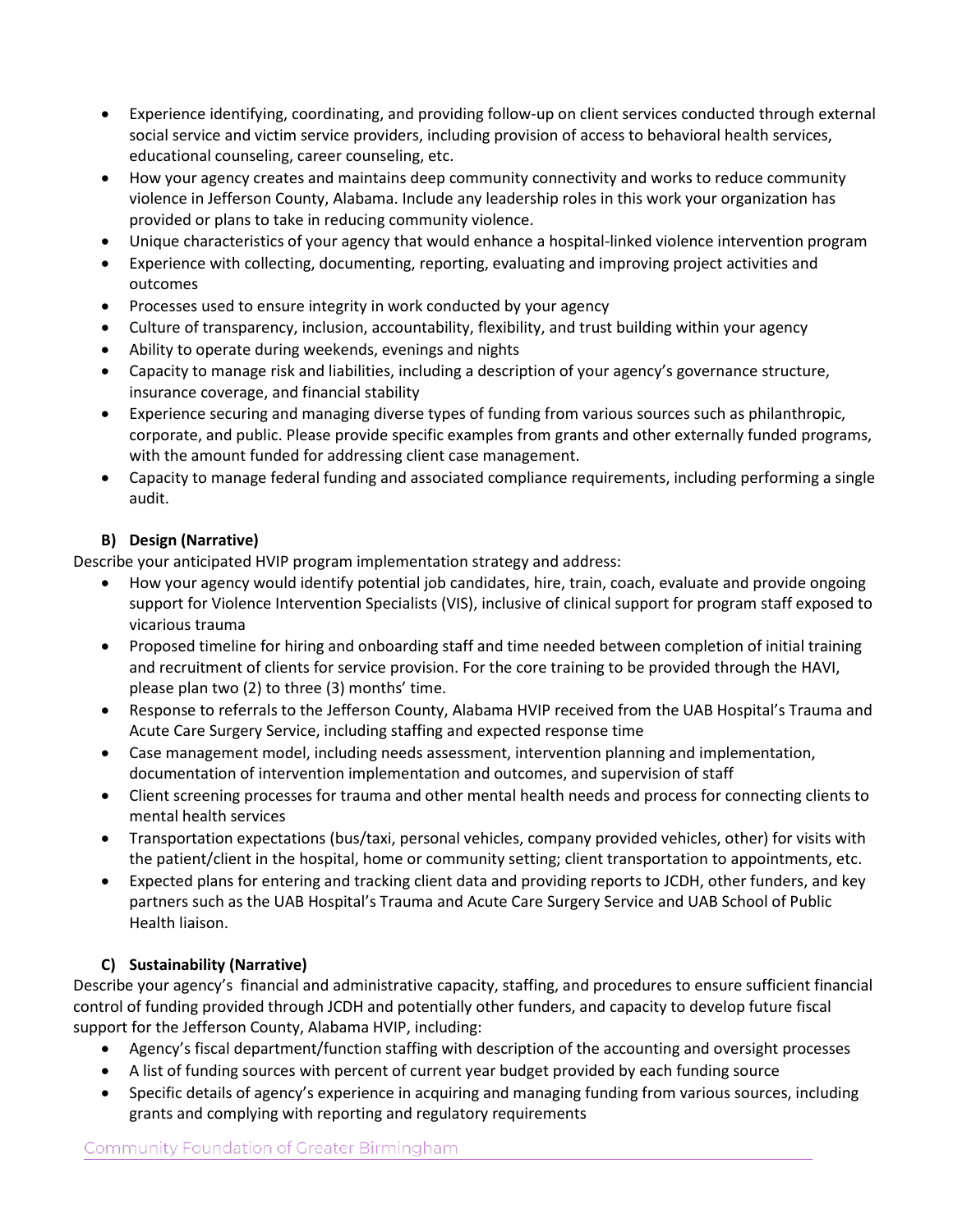- Vision for enhancing and growing the Jefferson County, Alabama HVIP. How and from whom do you anticipate seeking funding to achieve the vision?
- Agency plan for accessing reimbursable funding for client services such as the Victims of Crime Act Victim Assistance Grant Program through the Alabama Department of Economic and Community Affairs (ADECA)
- How agency will provide continuity of service and service expansion after the program's first year.

### **3. Other Required Documentation (exempted from page restriction)**

- Agency's most recently audited financial statement statements and any management letters or an explanation of why the agency cannot provide an audited financial statement (Documents must be dated within the past two years)
- Agency's current and most recently past fiscal year budgets and profit and loss statements
- Proposed Project Budget
	- $\circ$  A client fund of no more than \$25,000 must be included in the proposed budget
	- o A travel fund for client services transportation and mileage/parking fees of no more than \$17,000 must be included in the proposed budget
- Current organizational chart and proposed organizational chart including the Jefferson County, Alabama HVIP
- Staff biographies or qualifications
- Agency's board membership with professional affiliations and a summary of board composition by gender, race, ethnicity and disability status
- Work plan with timeline
- Memoranda of Agreement for partners if applying with the intent to subcontract
- List of three (3) references from clients or partners that can address the ability of the applicant to successfully provide the case management component, validate the organization's reputation in the community as trustworthy among the sub-population most impacted by gun violence, and provide validation of the applicant's positive history of working with communities experiencing high rates of violence. Please list the reference organization, key contact name and position, and contact information.

## **Proposal Evaluation Criteria**

The scoring methodology will consist of factors weighted in accordance with its importance to JCDH. However, the following factors will include, but are not limited to these items when making a final recommendation. JCDH plans to engage representatives from the community (key informants and HVIP partner agencies) in the review and rating of applications. JCDH may require an interview before the RFP is awarded. JCDH reserves the right to use the interview process as a factor in the award. JCDH shall evaluate and make the award on the proposal that is determined to be in the best interest of JCDH.

|                                           | <b>Description Criteria</b>                                              | <b>Total Points</b> |  |
|-------------------------------------------|--------------------------------------------------------------------------|---------------------|--|
| 1.                                        | Organization's qualifications and experience with grant funded projects  |                     |  |
| 2.                                        | Extent to which proposal meets stated requirements                       |                     |  |
| 3.                                        | Similar projects completed within the past 5 years                       |                     |  |
| 4.                                        | Three (3) references of past clients or partners of similar type of work |                     |  |
| 5.                                        | Cost effectiveness                                                       |                     |  |
| 6.                                        | Shared mission and organizational commitment                             |                     |  |
| 7.                                        | Aligned/adjacent interventions (victim services expertise)               |                     |  |
| 8.                                        | Agency durability (financial solvency)                                   |                     |  |
| 9.                                        | Community respect, trust and reach (neighborhood impact)                 |                     |  |
|                                           | 10. Demonstrated effectiveness of current and past partnerships          |                     |  |
| ommunity Foundation of Greater Birmingham |                                                                          |                     |  |